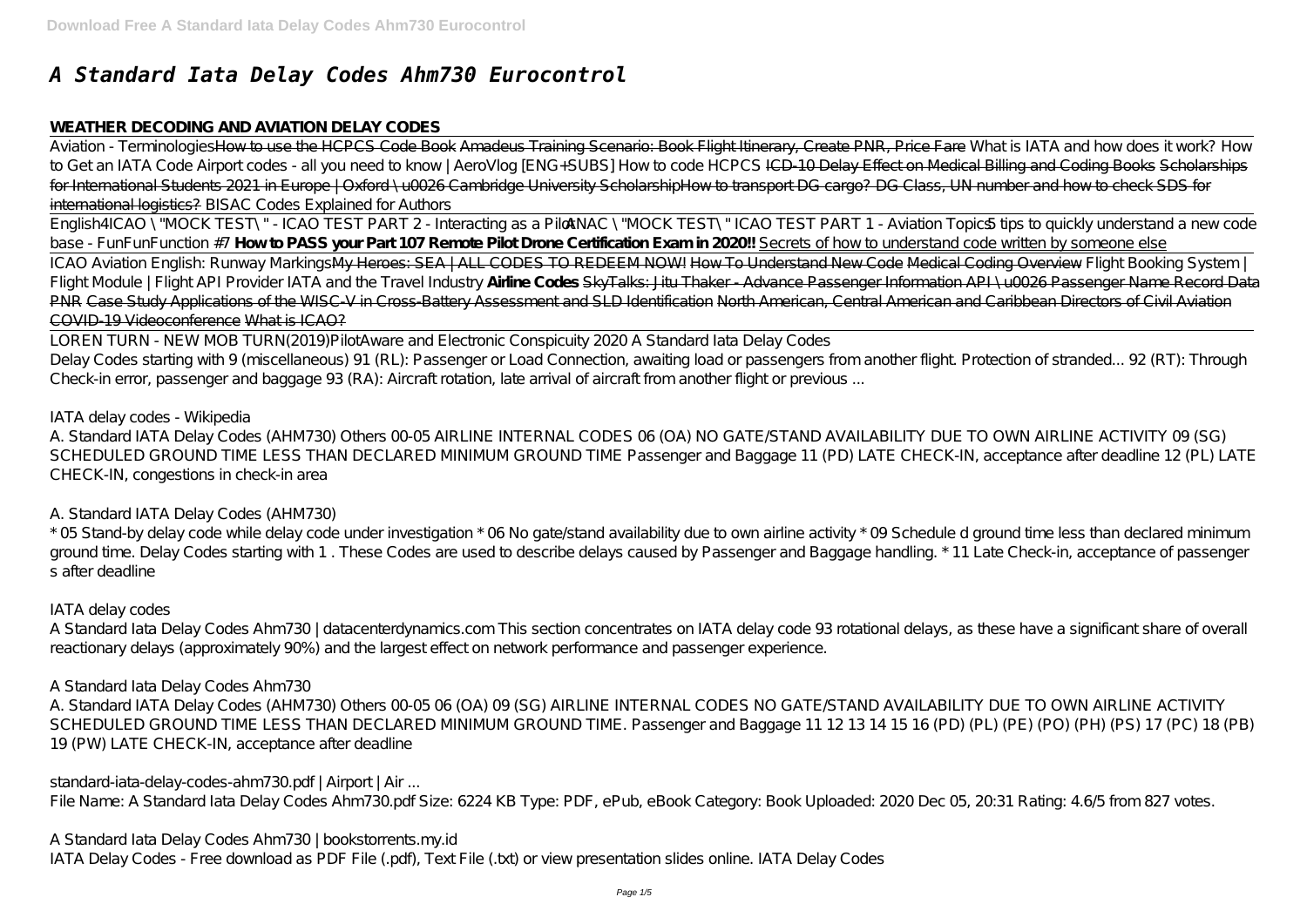IATA Delay Codes | Airport | Air Traffic Control

A. Standard IATA Delay Codes (AHM730) Others 00-05 AIRLINE INTERNAL CODES 06 (OA) NO GATE/STAND AVAILABILITY DUE TO OWN AIRLINE ACTIVITY 09 (SG) SCHEDULED GROUND TIME LESS THAN DECLARED MINIMUM GROUND TIME Passenger and Baggage 11 (PD) LATE CHECK-IN, acceptance after deadline 12 (PL) LATE CHECK-IN, congestions in check-in area A. Standard IATA Delay Codes (AHM730) Digest – Delays to Air...

Standard IATA Delay Codes (AHM730) 21 STANDARD IATA DELAY CODES (AHM730) Others 00 - 05 Airline internal codes 06 (OA) No gate/stand availability due to own airline activity 09 (SG) Scheduled ground time less than declared minimum ground time Passenger and Baggage 11 (PD) Late check-in, acceptance after deadline

A Standard Iata Delay Codes Ahm730 - Modapktown.com | pdf ...

For the airline, the departure delay all-causes was 1h40 (AOBT-STD) split between 90 minutes reactionary delay (IATA delay code 93) and 10 minutes due the en-route ATFM delay (IATA delay code 81). Task Force Agreement: Promote standardisation in delay recording and reporting.

# STANDARD - Swissport

IATA Delay Codes were created to help airlines standardize why a commercial flight left late from its departure airport. Previously every airline had its own system, so IATA standardized the format of transmission of delay information into these delay codes. These delay codes are used to find out who is responsible for the delay and who will be penalized.

A. Standard IATA Delay Codes (AHM730) standard iata delay codes ahm730 eurocontrol by online. You might not require more times to spend to go to the book establishment as competently as search for them. In some cases, you likewise realize not discover the statement a standard iata delay codes ahm730 eurocontrol that you are looking for.

Aviation-Ops: Airline Delay & Diversion Codes 16 Standard IATA Delay Codes (AHM730) 33 (GE) Loading equipment,lack of or breakdown, e.g. container pallet loader, lack of staff 34 (GS) Servicing equipment, lack of or breakdown, lack of staff, e.g. steps 35 (GC) Aircraft cleaning

STANDARD GROUND HANDLING AGREEMENT - Swissport

Final Report of TASK FORCE 'Delays to air transport in ...

EurLex-2. (u) 'Delay causes' means the standard IATA delay codes as defined in Annex 2 to Digest – Annual 2008 Delays to Air Transport in Europe (ECODA) ( 17 ) with the duration of the delay. EurLex-2.

standard IATA delay code - definition - English

Get Free A Standard Iata Delay Codes Ahm730 A Standard Iata Delay Codes Ahm730 Thank you definitely much for downloading a standard iata delay codes ahm730.Most likely you have knowledge that, people have see numerous time for their favorite books behind this a standard iata delay codes ahm730, but stop happening in harmful downloads.

A Standard Iata Delay Codes Ahm730

A Standard Iata Delay Codes Ahm730 | calendar.pridesource

A. Standard IATA Delay Codes (AHM730) Others 00-05 06 (OA) 09 (SG) AIRLINE INTERNAL CODES NO GATE/STAND AVAILABILITY DUE TO OWN AIRLINE ACTIVITY SCHEDULED GROUND TIME LESS THAN DECLARED MINIMUM GROUND TIME Passenger and Baggage 11 12 13 14 15 16 (PD) (PL) (PE) (PO) (PH) (PS) A. Standard IATA Delay Codes (AHM730) - Eurocontrol ...

A Standard Iata Delay Codes Ahm730 Eurocontrol IATA standards, manuals and guidelines cover a variety of aviation topics and include commercial and free publications in digital and print formats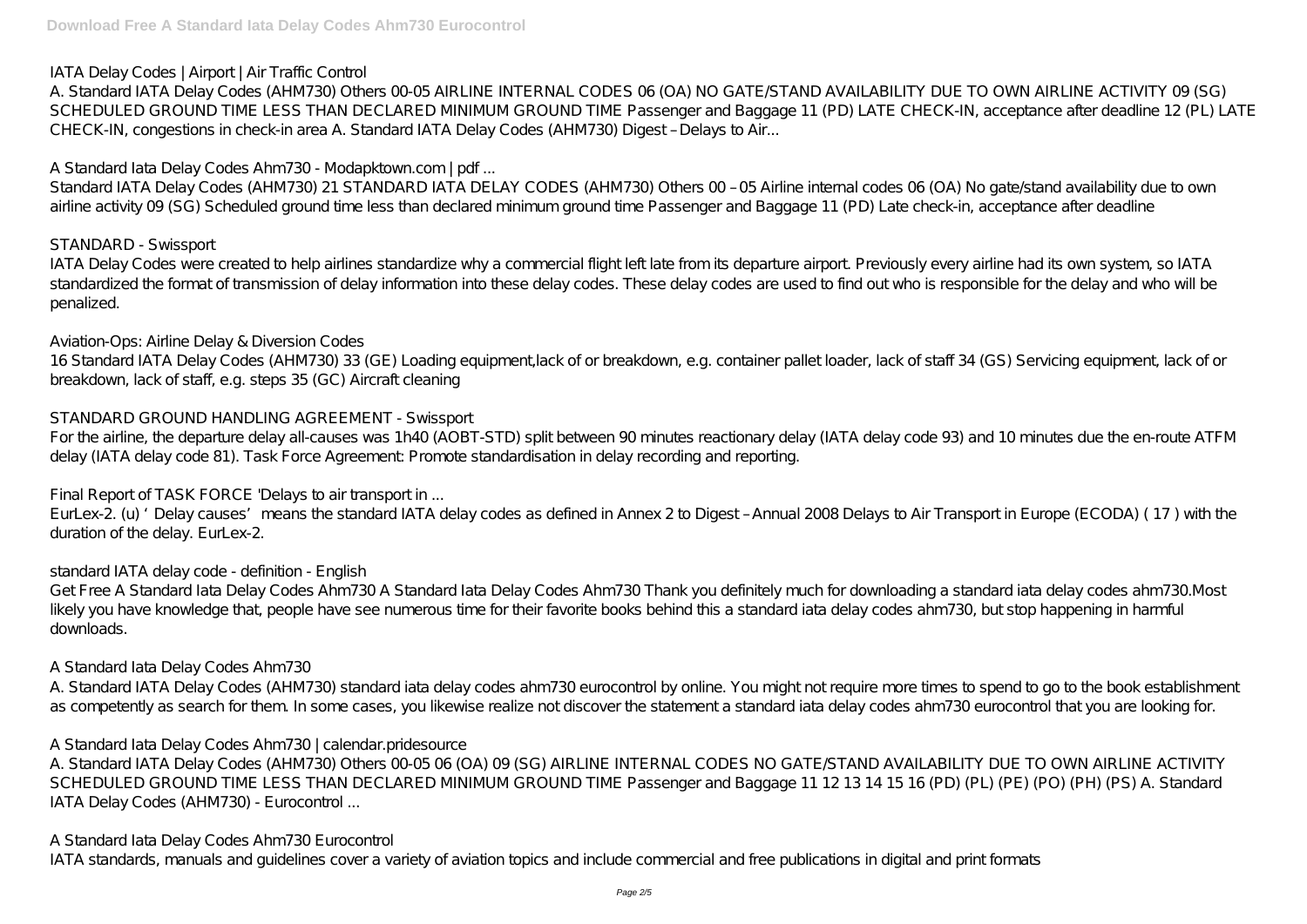IATA - Standards, Manuals & Guidelines

A Standard Iata Delay Codes Ahm730 - gordon.alltell.me 18 September 2020 admin Download A Standard Iata Delay Codes Ahm730 - gordon.alltell.me book pdf free download link or read online here in PDF.

### **WEATHER DECODING AND AVIATION DELAY CODES**

Aviation - TerminologiesHow to use the HCPCS Code Book Amadeus Training Scenario: Book Flight Itinerary, Create PNR, Price Fare *What is IATA and how does it work?* How to Get an IATA Code Airport codes - all you need to know / AeroVlog /ENG+SUBS] How to code HCPCS ICD-10 Delay Effect on Medical Billing and Coding Books Scholarships for International Students 2021 in Europe | Oxford \u0026 Cambridge University ScholarshipHow to transport DG cargo? DG Class, UN number and how to check SDS for international logistics? *BISAC Codes Explained for Authors*

English4ICAO \"MOCK TEST\" - ICAO TEST PART 2 - Interacting as a Pilo4*NAC \"MOCK TEST\" ICAO TEST PART 1 - Aviation Topics5 tips to quickly understand a new code base - FunFunFunction #7* **How to PASS your Part 107 Remote Pilot Drone Certification Exam in 2020!!** Secrets of how to understand code written by someone else ICAO Aviation English: Runway MarkingsMy Heroes: SEA | ALL CODES TO REDEEM NOW! How To Understand New Code Medical Coding Overview *Flight Booking System | Flight Module | Flight API Provider IATA and the Travel Industry* **Airline Codes** SkyTalks: Jitu Thaker - Advance Passenger Information API \u0026 Passenger Name Record Data PNR Case Study Applications of the WISC-V in Cross-Battery Assessment and SLD Identification North American, Central American and Caribbean Directors of Civil Aviation COVID-19 Videoconference What is ICAO?

\* 05 Stand-by delay code while delay code under investigation \* 06 No gate/stand availability due to own airline activity \* 09 Schedule d ground time less than declared minimum ground time. Delay Codes starting with 1 . These Codes are used to describe delays caused by Passenger and Baggage handling. \* 11 Late Check-in, acceptance of passenger s after deadline

LOREN TURN - NEW MOB TURN(2019)*PilotAware and Electronic Conspicuity 2020* A Standard Iata Delay Codes Delay Codes starting with 9 (miscellaneous) 91 (RL): Passenger or Load Connection, awaiting load or passengers from another flight. Protection of stranded... 92 (RT): Through Check-in error, passenger and baggage 93 (RA): Aircraft rotation, late arrival of aircraft from another flight or previous ...

IATA delay codes - Wikipedia

A. Standard IATA Delay Codes (AHM730) Others 00-05 AIRLINE INTERNAL CODES 06 (OA) NO GATE/STAND AVAILABILITY DUE TO OWN AIRLINE ACTIVITY 09 (SG) SCHEDULED GROUND TIME LESS THAN DECLARED MINIMUM GROUND TIME Passenger and Baggage 11 (PD) LATE CHECK-IN, acceptance after deadline 12 (PL) LATE CHECK-IN, congestions in check-in area

A. Standard IATA Delay Codes (AHM730)

IATA delay codes

A Standard Iata Delay Codes Ahm730 | datacenterdynamics.com This section concentrates on IATA delay code 93 rotational delays, as these have a significant share of overall reactionary delays (approximately 90%) and the largest effect on network performance and passenger experience.

A Standard Iata Delay Codes Ahm730

A. Standard IATA Delay Codes (AHM730) Others 00-05 06 (OA) 09 (SG) AIRLINE INTERNAL CODES NO GATE/STAND AVAILABILITY DUE TO OWN AIRLINE ACTIVITY SCHEDULED GROUND TIME LESS THAN DECLARED MINIMUM GROUND TIME. Passenger and Baggage 11 12 13 14 15 16 (PD) (PL) (PE) (PO) (PH) (PS) 17 (PC) 18 (PB) 19 (PW) LATE CHECK-IN, acceptance after deadline

standard-iata-delay-codes-ahm730.pdf | Airport | Air ...

File Name: A Standard Iata Delay Codes Ahm730.pdf Size: 6224 KB Type: PDF, ePub, eBook Category: Book Uploaded: 2020 Dec 05, 20:31 Rating: 4.6/5 from 827 votes.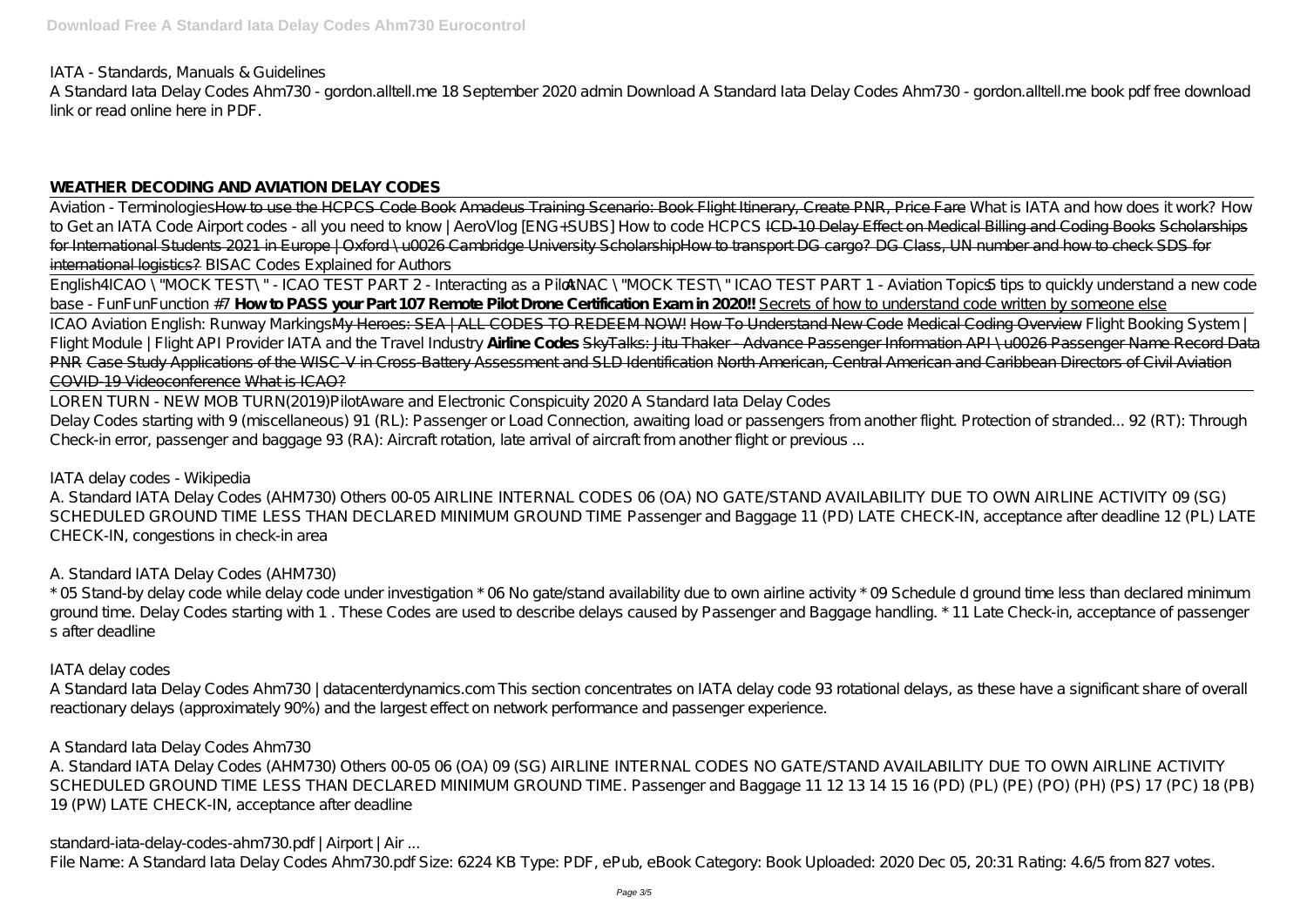A Standard Iata Delay Codes Ahm730 | bookstorrents.my.id IATA Delay Codes - Free download as PDF File (.pdf), Text File (.txt) or view presentation slides online. IATA Delay Codes

IATA Delay Codes | Airport | Air Traffic Control

A. Standard IATA Delay Codes (AHM730) Others 00-05 AIRLINE INTERNAL CODES 06 (OA) NO GATE/STAND AVAILABILITY DUE TO OWN AIRLINE ACTIVITY 09 (SG) SCHEDULED GROUND TIME LESS THAN DECLARED MINIMUM GROUND TIME Passenger and Baggage 11 (PD) LATE CHECK-IN, acceptance after deadline 12 (PL) LATE CHECK-IN, congestions in check-in area A. Standard IATA Delay Codes (AHM730) Digest – Delays to Air...

Standard IATA Delay Codes (AHM730) 21 STANDARD IATA DELAY CODES (AHM730) Others 00 - 05 Airline internal codes 06 (OA) No gate/stand availability due to own airline activity 09 (SG) Scheduled ground time less than declared minimum ground time Passenger and Baggage 11 (PD) Late check-in, acceptance after deadline

A Standard Iata Delay Codes Ahm730 - Modapktown.com | pdf ...

For the airline, the departure delay all-causes was 1h40 (AOBT-STD) split between 90 minutes reactionary delay (IATA delay code 93) and 10 minutes due the en-route ATFM delay (IATA delay code 81). Task Force Agreement: Promote standardisation in delay recording and reporting.

EurLex-2. (u) 'Delay causes' means the standard IATA delay codes as defined in Annex 2 to Digest – Annual 2008 Delays to Air Transport in Europe (ECODA) ( 17 ) with the duration of the delay. EurLex-2.

# STANDARD - Swissport

IATA Delay Codes were created to help airlines standardize why a commercial flight left late from its departure airport. Previously every airline had its own system, so IATA standardized the format of transmission of delay information into these delay codes. These delay codes are used to find out who is responsible for the delay and who will be penalized.

A. Standard IATA Delay Codes (AHM730) standard iata delay codes ahm730 eurocontrol by online. You might not require more times to spend to go to the book establishment as competently as search for them. In some cases, you likewise realize not discover the statement a standard iata delay codes ahm730 eurocontrol that you are looking for.

Aviation-Ops: Airline Delay & Diversion Codes

16 Standard IATA Delay Codes (AHM730) 33 (GE) Loading equipment,lack of or breakdown, e.g. container pallet loader, lack of staff 34 (GS) Servicing equipment, lack of or breakdown, lack of staff, e.g. steps 35 (GC) Aircraft cleaning

# STANDARD GROUND HANDLING AGREEMENT - Swissport

Final Report of TASK FORCE 'Delays to air transport in ...

### standard IATA delay code - definition - English

Get Free A Standard Iata Delay Codes Ahm730 A Standard Iata Delay Codes Ahm730 Thank you definitely much for downloading a standard iata delay codes ahm730.Most likely you have knowledge that, people have see numerous time for their favorite books behind this a standard iata delay codes ahm730, but stop happening in harmful downloads.

A Standard Iata Delay Codes Ahm730

A Standard Iata Delay Codes Ahm730 | calendar.pridesource

A. Standard IATA Delay Codes (AHM730) Others 00-05 06 (OA) 09 (SG) AIRLINE INTERNAL CODES NO GATE/STAND AVAILABILITY DUE TO OWN AIRLINE ACTIVITY SCHEDULED GROUND TIME LESS THAN DECLARED MINIMUM GROUND TIME Passenger and Baggage 11 12 13 14 15 16 (PD) (PL) (PE) (PO) (PH) (PS) A. Standard IATA Delay Codes (AHM730) - Eurocontrol ...